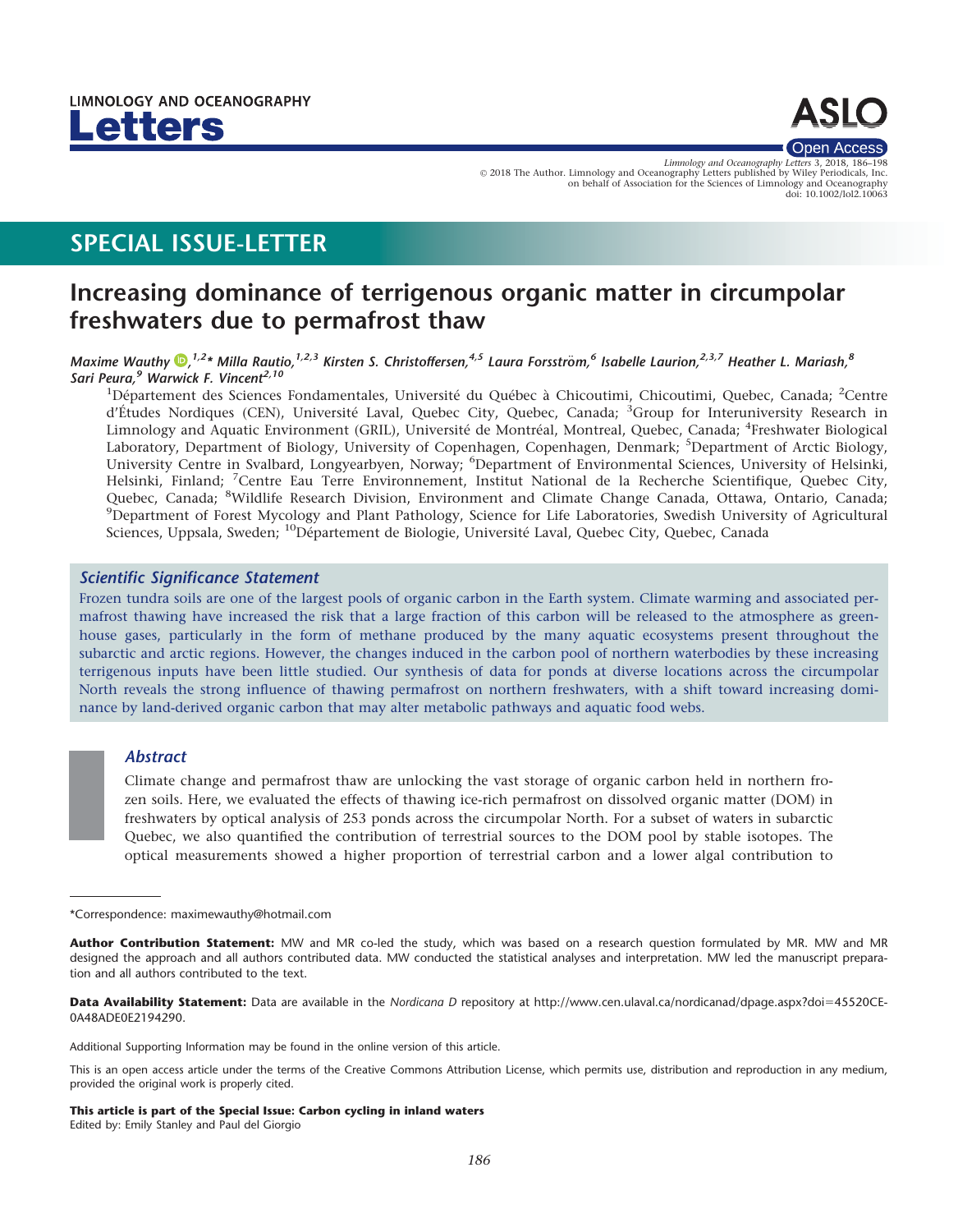DOM in waters affected by thawing permafrost. DOM composition was largely dominated (mean of 93%) by terrestrial substances at sites influenced by thawing permafrost, while the terrestrial influence was much less in waterbodies located on bedrock (36%) or with tundra soils unaffected by thermokarst processes (42%) in the catchment. Our results demonstrate a strong terrestrial imprint on freshwater ecosystems in degrading ice-rich permafrost catchments, and the likely shift toward increasing dominance of land-derived organic carbon in waters with ongoing permafrost thaw.

Northern permafrost regions contain one of the largest pools of carbon in the Earth system (Schuur et al. 2015), and increased attention is now focused on how these massive carbon stocks may be mobilized and converted to greenhouse gases with ongoing climate change. One trajectory for this conversion is via microbial metabolism in the lakes and ponds that receive dissolved and particulate organic carbon from eroding permafrost soils. Many of these waterbodies are created by thermokarst (erosion and collapse of ice-rich permafrost), resulting in thaw or thermokarst lakes and ponds (Vonk et al. 2015), hereafter referred to as thaw ponds. In some parts of the Arctic landscape, these ponds are disappearing by drainage, evaporation, or infilling, while in other northern regions they are becoming larger and more numerous (Vincent et al. 2017). These waters represent one of the most abundant freshwater ecosystem types in northern regions, and collectively they have an estimated total surface area in the range 250,000–380,000  $km^2$  (Grosse et al. 2013); this accounts for approximately 25% of the estimated total area covered by lakes and ponds in the Arctic ( $1.4 \times 10^6$  km<sup>2</sup>; Muster et al. 2017). They encompass a variety of transparencies and trophic conditions, and are likely to become more turbid and heterotrophic with increasing carbon inputs from thawing permafrost soils (Vonk et al. 2015). Thaw ponds are also known to be hotspots in the landscape for strong emissions of greenhouse gases to the atmosphere (Abnizova et al. 2012; Negandhi et al. 2013; Sepulveda-Jauregui et al. 2015; Matveev et al. 2016).

Although the effect of increasing export of terrestrial organic compounds from the catchment and shifts in aquatic metabolism are known to change the carbon pool composition and the proportion of carbon of terrestrial origin (which we refer to as allochthony) in temperate freshwaters (Solomon et al. 2015), little is known about these effects in circumpolar ponds, despite the abundance of these ecosystems across the northern landscape (Muster et al. 2017) and their key role in carbon cycling (Abnizova et al. 2012). In this study, we investigated the impact of permafrost thaw on the concentration and composition of dissolved organic matter (DOM) using a suite of chemical, biological, optical, and stable isotopic ( $\delta^{13}$ C and  $\delta^2$ H) measurements. We hypothesized that DOM concentrations are higher in ponds that have emerged due to thawing permafrost soils than in waterbodies not affected by thermokarst processes. We further hypothesized that terrestrial carbon compounds are most abundant in ponds draining thawing soils, while ponds in regions with rock outcrops and nondegrading permafrost soils are relatively more enriched in autochthonous DOM, the fraction originating from aquatic primary production. Specifically, we predicted that these relative proportions of terrestrial matter in the DOM pool of different pond types are expressed in the DOM  $\delta^{13}$ C and  $\delta^2$ H isotopic composition.

# **Methods**

## Study regions

During the summer periods from 2002 to 2016, we sampled a total of 253 ponds distributed in 14 circumpolar regions (Fig. 1), for a total of 356 samples, including from a subset of ponds (55) that were sampled more than one time during the 15 yr. The regions span over a wide geographic area, covering around 200 degrees of longitude (from Alaska to Russia) and 30 degrees of latitude (from Subarctic to High Arctic), and encompassing a large range of temperatures (mean annual from  $-2.6^{\circ}$ C to  $-18^{\circ}$ C), vegetation types (from spruce or birch forest and shrub tundra to polar desert), and permafrost cover (from sporadic to continuous coverage; further details in Supporting Information Table S1). We divided the ponds into three categories according to their catchment characteristics and exposure to permafrost thaw, following Rautio et al. (2011): (1) bedrock ponds (21 ponds), characterized by rocky surroundings and with little terrestrial vegetation, and no effect of thawing permafrost soils; (2) tundra ponds (88 ponds), not directly formed or significantly impacted by degrading permafrost soils, but surrounded by grass-, shrub-, or forest-tundra vegetation; and (3) thaw ponds (144 ponds), which are thermokarst waterbodies formed by thawing and collapse of ice-rich permafrost (Vonk et al. 2015). Photographs of the ponds in each category are shown in Supporting Information Fig. S1. The sampled ponds were smaller than 10 ha, with the exception of 17 larger but shallow  $(< 3.5 \text{ m})$  waterbodies.

### Chemical and biological analyses

We collected surface-water samples to measure pH, total phosphorus (TP), total nitrogen (TN), and total dissolved iron (Fe) concentrations, and filtered subsamples through pre-rinsed cellulose acetate filters (0.2  $\mu$ m) in order to analyze dissolved organic carbon (DOC) concentrations and perform optical analyses on the chromophoric DOM (CDOM; see below). This filter pore size removes small-size inorganic soil particles common in thaw ponds (Watanabe et al. 2011), and was chosen to be consistent with earlier studies on circumpolar ponds (Breton et al.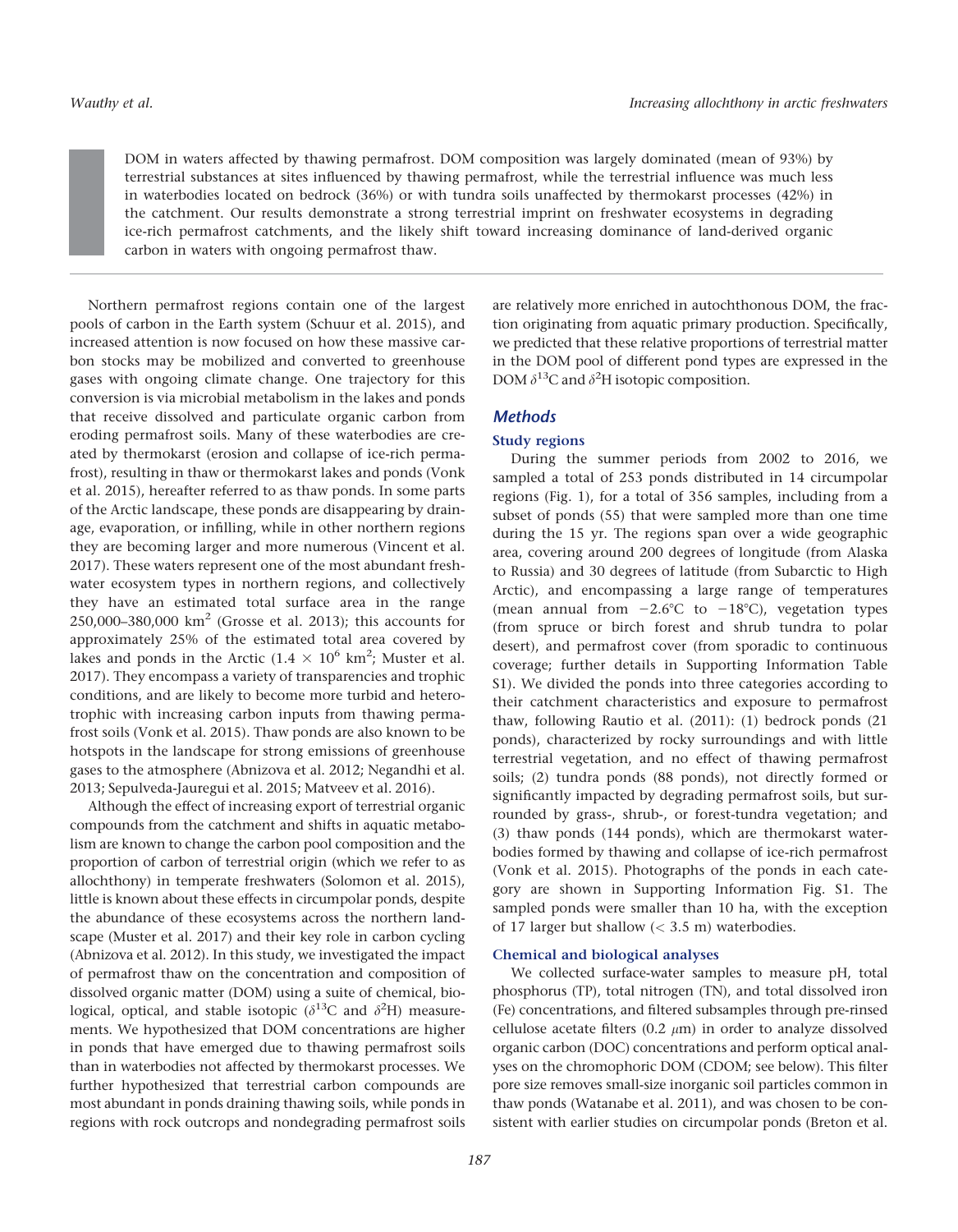

Fig. 1. Location of the 14 regions sampled in the north circumpolar permafrost zone. Circle colors indicate the types of ponds in the region: blue for bedrock, green for tundra, and red for thaw.  $1 =$  Toolik,  $2 =$  Mackenzie Delta,  $3 =$  Cambridge Bay,  $4 =$  Resolute Bay,  $5 =$  Coral Harbor,  $6 =$  Bylot Island, 7 = Kuujjuarapik, 8 = Umiujaq, 9 = Ward Hunt, 10 = Hazen, 11 = Kangerlussuaq, 12 = Zackenberg, 13 = Kilpisjärvi, 14 = Seida. Source of the permafrost map: Brown et al. (1998).

2009; Laurion et al. 2010; Roiha et al. 2015). The samples were stored in acid-washed and combusted glass vials at  $4^{\circ}$ C in the dark, and DOC quantification was carried out using a carbon analyzer (TOC-5000A or TOC-VCPH, Shimadzu, Kyoto, Japan). Seston in the surface water was filtered onto GF/F glass fiber filters to determine phytoplankton chlorophyll a (Chl a) concentrations, as in Nusch (1980).

## Optical analyses

CDOM absorbance was measured between 250 nm and 800 nm using a UV-visible Cary 100 (Agilent, Santa Clara, California), Cary 300 (Agilent, Santa Clara, California), or LAMBDA 650 (PerkinElmer, Waltham, Massachusetts) spectrophotometer, depending on sample origin. After subtracting the blank spectrum, we applied a null-point adjustment, using the mean value from 750 nm to 800 nm, and report CDOM as the absorption coefficient at 320 nm  $(a_{320})$  and 440 nm  $(a_{440})$  according to the equation:

$$
a_{\lambda} = 2.303 \times A_{\lambda}/L, \tag{1}
$$

where  $a_\lambda$  is the absorption coefficient  $(m^{-1})$  at wavelength  $\lambda$ ,  $A_{\lambda}$  the absorbance corrected at wavelength  $\lambda$ , and L the path length of the cuvette (m) (Blough and Del Vecchio 2002). The specific ultraviolet absorbance at 254 nm (SUVA $_{254}$ ) was determined from DOC normalized  $A_{254}$  as an index of

aromaticity and the relative proportion of terrestrial vs. algal carbon sources in DOM (Weishaar et al. 2003). Iron can complex humic substances and increase DOM absorbance in elevated concentrations, inducing an overestimation of SUVA254 (Xiao et al. 2013), and we therefore applied the following equation when the Fe concentration was higher than 2 mg  $L^{-1}$  (Poulin et al. 2014):

$$
A_{254 \text{ corrected}} = A_{254 \text{ measured}} - (0.0653 \times \text{[Fe]})
$$
 (2)

The Fe concentration was only higher than 2 mg  $L^{-1}$  in some ponds of Bylot Island (region 6), but this variable was not available for the regions of Zackenberg (region 12) and Seida (region 14). Therefore, the interpretation of the optical indices should be made with caution, especially in systems influenced by active permafrost erosion and containing high iron concentrations. We also determined spectral slopes (S) following Loiselle et al. (2009) for the intervals  $279-299$  ( $S_{289}$ , named by center wavelength), 275–295 ( $S_{285}$ ) and 350–400 nm ( $S_{375}$ ), and performed the regression calculations using SciLab v. 5.5.2. (Scilab Enterprises 2015). We used  $S_{289}$  to estimate the importance of fulvic and humic acids related to algal production (Loiselle et al. 2009), and the slope ratio  $(S_R)$   $S_{285}/S_{375}$  was calculated as an index of CDOM molecular weight (Helms et al. 2008).

For a subsample of 100 ponds, we also recorded fluorescence intensity on a Cary Eclipse spectrofluorometer (Agilent,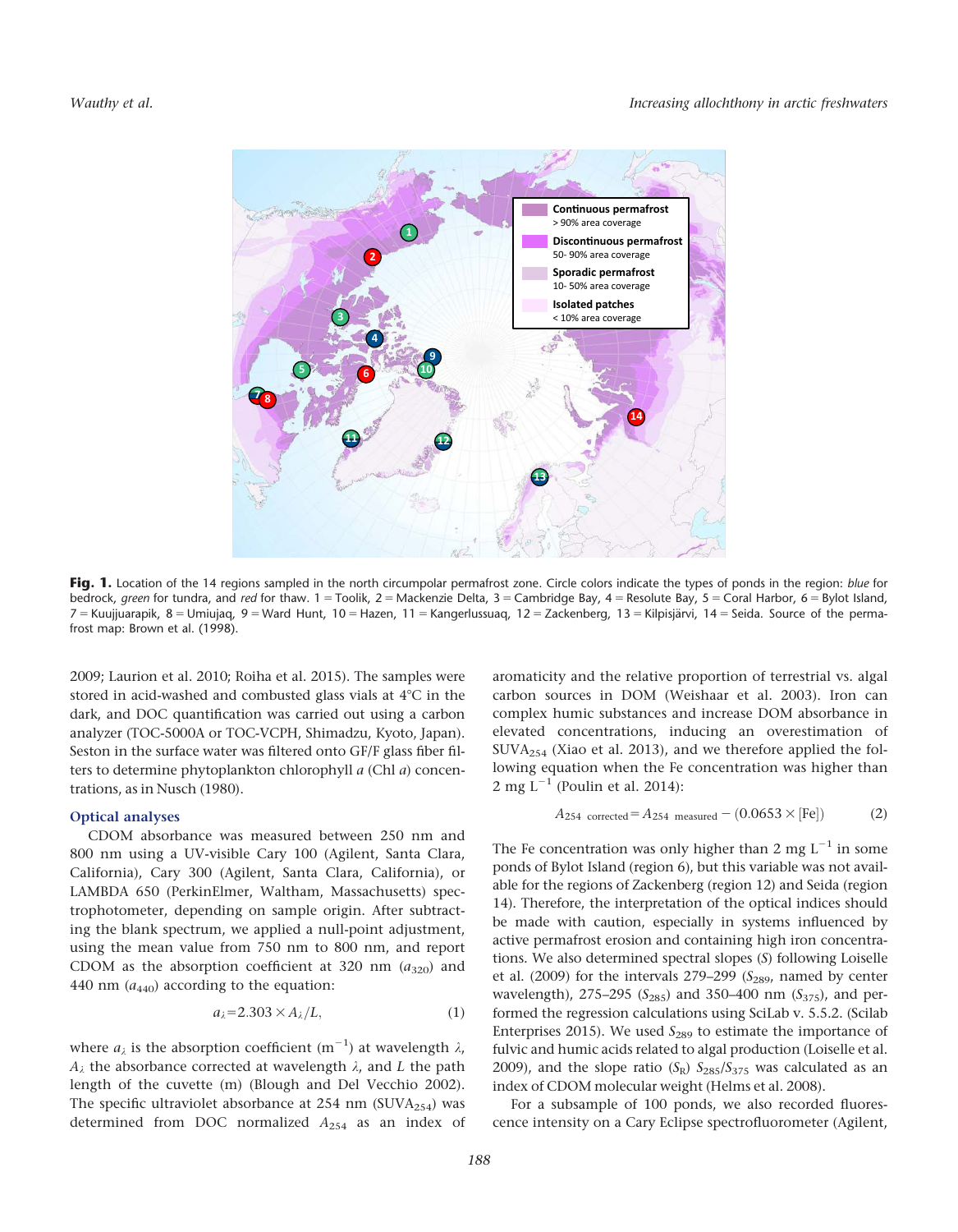Santa Clara, California) across the excitation waveband from 250 nm to 450 nm (10 nm increments) and emission waveband of 300–560 nm (2 nm increments) in order to construct excitation-emission matrices (EEMs). We calculated the fluorescence index (FI) as the ratio of fluorescence emission intensities at 450 nm and 500 nm at the excitation wavelength of 370 nm to investigate the origin of fulvic acids (McKnight et al. 2001). To identify and quantify the main DOM components, we ran a parallel factor (PARAFAC) model on 129 samples from 95 ponds in MATLAB v R2013a (MathWorks, Natick, Massachusetts), as in Murphy et al. (2013). We corrected EEMs for Raman and Rayleigh scattering and inner filter effects, and standardized the fluorescence to Raman units using the FDOMcorr 1.4 toolbox (Murphy et al. 2010). The model was performed on corrected EEMs and validated by split-half analysis (Supporting Information Fig. S2) using the drEEM toolbox from Murphy et al. (2013). For each sample, we summed the maximum fluorescence [Cx] of the different components x to determine the total fluorescence  $(F_T)$  and calculated the relative abundance of any component x, according to the following equation:

$$
\%Cx = ([Cx]/F_T) \times 100\tag{3}
$$

To identify the components of the model, we compared the excitation and emission spectra to published components from more than 70 papers available in the OpenFluor database, following Murphy et al. (2014).

## Stable isotope analyses

To quantify the relative contribution of terrestrial carbon among pond types, we carried out stable isotope analyses (SIA) on surface-water DOM and its potential sources in a subsample of 10 ponds in the vicinity of Kuujjuarapik, subarctic Quebec (region 7 in Fig. 1). Given the presence of the three pond types in this same region sharing similar environmental conditions, Kuujjuarapik was a convenient place to perform such analyses. In addition to collecting soils surrounding ponds, DOM, benthic bulk material and seston were sampled in bedrock and tundra waterbodies for  $\delta^{13}C$ and  $\delta^2$ H analyses. Thaw ponds in Kuujjuarapik are located in a peatland with abundant semi-aquatic macrophytes. Because of their high turbidity, no light reaches the bottom in these ponds (as measured with an underwater radiometer; Li-Cor BioSciences, Lincoln, Nebraska), and strong thermal stratification limits the exchange between bottom and surface waters (Matveev et al. 2016). Therefore, we considered the contribution of benthic material to surface-water DOM to be negligible and took the wetland macrophytes into account as a potential source to DOM in these thaw ponds. DOM samples for stable isotopes were collected and stored as indicated in "Chemical and biological analyses" section. Soil samples were collected from the top layer (0–5 cm) close to the ponds. For bedrock and tundra ponds, this layer represents the shallow soils around the ponds, while for the thaw

ponds, this was surface soils from the organic-rich palsas that are collapsing into the ponds (see Fig. 7 in Vincent et al. 2017). In order to remove the carbonate, we applied an acid fumigation to the soil samples during 96 h prior the  $\delta^{13}C$ analyses, as described in Ramnarine et al. (2011). Decaying submerged macrophytes (Carex sp.) were sampled from the edge of thaw ponds. In bedrock and tundra ponds, we sampled the surface of submerged rocks by scraping with a spatula to collect the epibenthic material. All samples were freeze-dried before SIA. DOM samples were analyzed for  $\delta^{13}C$ using an Aurora 1030W TOC Analyzer (O.I. Corporation, College Station, Texas) coupled to a Finnigan DELTA plus Advantage MS (Thermo Fisher Scientific, Waltham, Massachusetts) in the G.G. Hatch Stable Isotope Laboratory (University of Ottawa, Ontario). The  $\delta^{13}$ C analyses on soil and macrophyte samples were carried out using a FLASH 2000 OEA interfaced with a Delta V Plus MS (Thermo Fisher Scientific, Waltham, Massachusetts) in the RIVE Research Center (Université du Québec à Trois-Rivières, Quebec). All  $\delta^2$ H analyses were performed in the Colorado Plateau Stable Isotope Laboratory (Northern Arizona University, Arizona) as in Doucett et al. (2007), using a CONFLO II coupled to a Delta Plus XL MS (Thermo Fisher Scientific, Waltham, Massachusetts). To determine the phytoplankton  $\delta^{13}$ C signature, we used specific algal fatty acids (FAs) extracted from bulk seston as a proxy, performing SIA on 16:1n7, 18:2n6, 18:3n3, and 20:5n3 fractions (Taipale et al. 2015; Grosbois et al.  $2017a,b$ ). The FAs were transmethylated according to a protocol adapted from Lepage and Roy (1984). The  $\delta^{13}$ C analyses on FAs were carried out in the Stable Isotope Laboratory of Memorial University (Memorial University of Newfoundland, Newfoundland and Labrador), using a 6890N GS (Agilent, Santa Clara, California) linked to a Delta V Plus MS (Thermo Fisher Scientific, Waltham, Massachusetts). We estimated the phytoplankton  $\delta^2$ H signature from filtered water as in Grosbois et al. (2017a). As for the phytoplankton, we extracted the FAs from the benthic bulk material and performed  $\delta^{13}$ C analyses on the 14:0, 16:0, and 18:0 fractions, which are saturated FAs specific to most organisms (Napolitano 1999), and were thus considered representative of the  $\delta^{13}$ C isotopic composition of the benthic organic matter.

#### Mixing model

We considered three potential sources contributing to DOM in each pond type: soils, phytoplankton, and benthic bulk for bedrock and tundra ponds, and soils, phytoplankton, and macrophytes for thaw ponds. We performed a dual Bayesian mixing model adapted from Wilkinson et al. (2014), using  $\delta^{13}$ C and  $\delta^2$ H as end-members. The model was run in R v 3.3.2. (R Development Core Team 2016).

### Statistical analyses

To determine how the chemical, biological, and optical properties were individually influenced by permafrost thaw, the data were analyzed by Kruskal-Wallis rank tests, with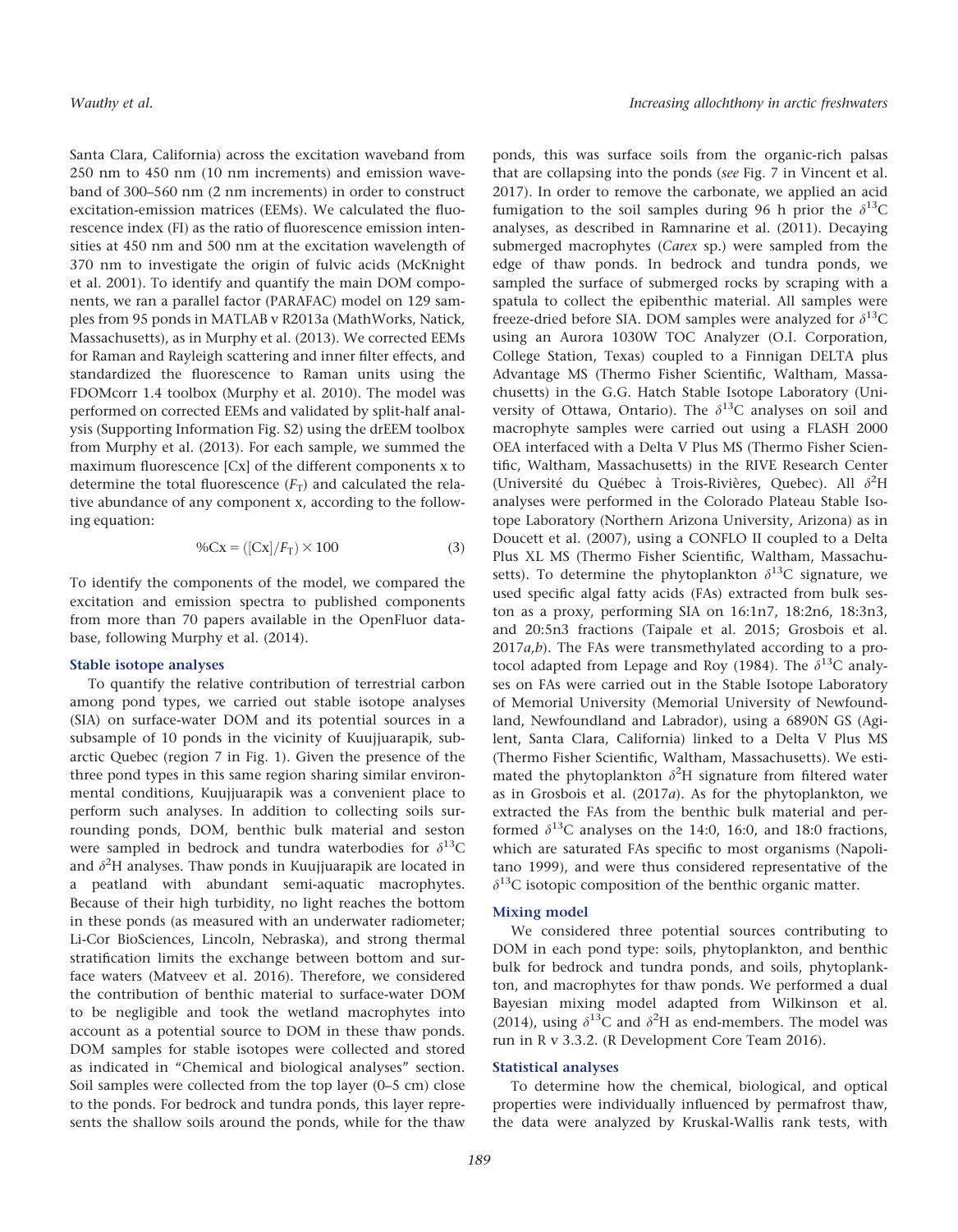pair-wise comparisons using a post hoc test (Bonferroni). We carried out principal component analyses (PCAs) and permutational multivariate analyses of variance (PERMANOVAs) on  $log_{10}(x + 1)$ -transformed data to illustrate and test the influence of pond type on optical properties. The data were centered and standardized before applying the PCAs. In the PERMANOVAs, Euclidean distance was used as the dissimilarity index, and the number of permutations was fixed at 999. Pair-wise comparisons were performed using Bonferroni correction to identify differences among the types of ponds. The multivariate homogeneity of group dispersions was verified by performing a permutational analysis of multivariate dispersions (PERMDISP). All statistical analyses were performed on R v 3.3.2. (R Development Core Team 2016). The data from the 55 ponds that were sampled more than once but in different years were considered independent based on the assumption that in these rapidly changing landscapes, the biological, chemical, and optical properties of the ponds can vary greatly from one sampling year to another.

## Results

#### Chemical, biological, and optical properties

The overall data set (archived in Wauthy et al. 2017) showed a strong effect of permafrost thaw (Fig. 2), with highly significant differences between thaw and non-thaw ponds for all variables, except for pH and %C4 ( $p < 0.01$ , Kruskal-Wallis by rank test). Chl a, TP, and TN had highest values in thaw ponds, indicating a more enriched trophic state. There were wide variations in DOC concentration, from 1.0 mg L<sup>-1</sup> to 116.8 mg L<sup>-1</sup>, with highest values in the thaw ponds. CDOM followed the same trend, as indicated by  $a_{320}$  and  $a_{440}$  values. SUVA<sub>254</sub> was also higher in thaw ponds, suggesting a larger proportion of terrestrial DOM in these ponds as compared to bedrock and tundra ponds. Consistent with this interpretation,  $S_{289}$ ,  $S_{R}$ , and FI values were lowest in thaw ponds, suggesting smaller amounts of carbon derived from aquatic primary production, higher DOM molecular weights, and a terrestrial origin for fulvic acids, respectively.

The PARAFAC model identified five fluorescence components (Supporting Information Fig. S3), of which four shared fluorescence characteristics with humic materials from terrestrial (C1–C3) and microbial origin (C4). The last component (C5) presented spectra similar to amino acids or proteins, and was attributed to algal production (Stedmon and Markager 2005) (more details in Supporting Information Table S2). The percentage of terrestrial humic components (%C1– %C3) showed different patterns among the pond types (Fig. 2): while %C1 and %C2 were significantly higher in thaw ponds, %C3 was greater in the ponds not affected by permafrost thaw. Although terrestrial humic components dominated in all pond types, thaw ponds showed higher proportions of C1–C3  $(73.2\% \pm 10.2\%)$  than bedrock  $(63.4\% \pm 19.7\%)$  and tundra ponds  $(64.9\% \pm 15.5\%).$  Moreover, thaw ponds had the highest mean value for %C4  $(17.6\% \pm 5.1\%)$ , further indicating the presence of humicdominated microbial material in these ponds. However, the proportion was not different from bedrock ponds (16.6%  $\pm$ 5.6%). Finally, the proportion of DOM associated with algal production was small in the thaw ponds, as indicated by its significantly lower %C5 (9.2%  $\pm$  7.0%).

The two PCAs showed the tendency of pond types to group according to optical properties (Fig. 3). Figure 3A is for the PCA performed on the subsample of 95 ponds for which we had both spectrophotometric and fluorometric properties; the first two components explained 74.8% of the total variability (PC1 52.4% and PC2 22.4%). We observed a significant effect of catchment type (PERMANOVA,  $F_{2,126} = 19.1$ ,  $p = 0.001$ ), with the three pond types forming three distinct clusters. However, only the thaw pond cluster was significantly different from the bedrock and tundra groups (pair-wise PERMANOVA comparisons, *p*-adjusted  $< 0.05$ ). We applied the second PCA on the complete dataset, but only for DOC and DOM spectrophotometric proxies; the first two components explained 89.0% of the variance (PC1 72.6% and PC2 16.4%) (Fig. 3B). The effect of catchment type was again significant (PERMANOVA,  $F_{2,353} = 65.52$ ,  $p = 0.001$ ) and the three pond types formed three significantly different clusters (pair-wise PERMANOVA comparisons,  $p$ -adjusted < 0.05). Bedrock and tundra ponds were mainly defined by their positive correlation with  $S_R$ ,  $S_{289}$ , and %C5, but were also positively correlated to FI, %C3, and [C5]. On the other hand, the thaw pond clustering was mostly defined by positive correlation with fluorescence components [C1], [C2], %C1, and %C2, and by CDOM ( $a_{320}$  and  $a_{440}$ ), with further positive correlations with [C4], DOC, SUVA<sub>254</sub>.

#### Source contributions to DOM

The isotopic signatures of DOM showed similar  $\delta^{13}$ C values between the different pond types in the Kuujjuarapik region, within the range  $-29.5\%$  to  $-27.3\%$  (Fig. 4). However, the DOM deuterium signature  $\delta^2$ H was more depleted in thaw ponds  $(-153.9 \pm 11.0\%)$  compared to other ponds  $(-131.2 \pm 8.2\%)$ . Similarly, the phytoplankton  $\delta^{13}$ C signature was more negative in thaw ponds than in non-thaw ponds  $(-37.1 \pm 2.5\% \text{ vs. } -30.5 \pm 0.8\% \text{).$  According to its location in biplots (Fig. 4A,B), DOM in bedrock and tundra ponds fitted well within the polygon of source end-members, and appeared to be mainly composed of benthic and terrestrial materials. The DOM in thaw ponds was positioned at the limit of the polygon, with closest affinity to terrestrial sources (Fig. 4C).

The mixing model showed a large contribution of benthic (median of 55%) and terrestrial (median of 22%) material to the DOM of bedrock ponds, although the range of the 95% highest contribution probability showed high variabilities (0–97% and 0–99%, respectively) (Fig. 5A). The terrestrial sources were more substantial in tundra ponds (median of 42%), but the benthic material remained the principal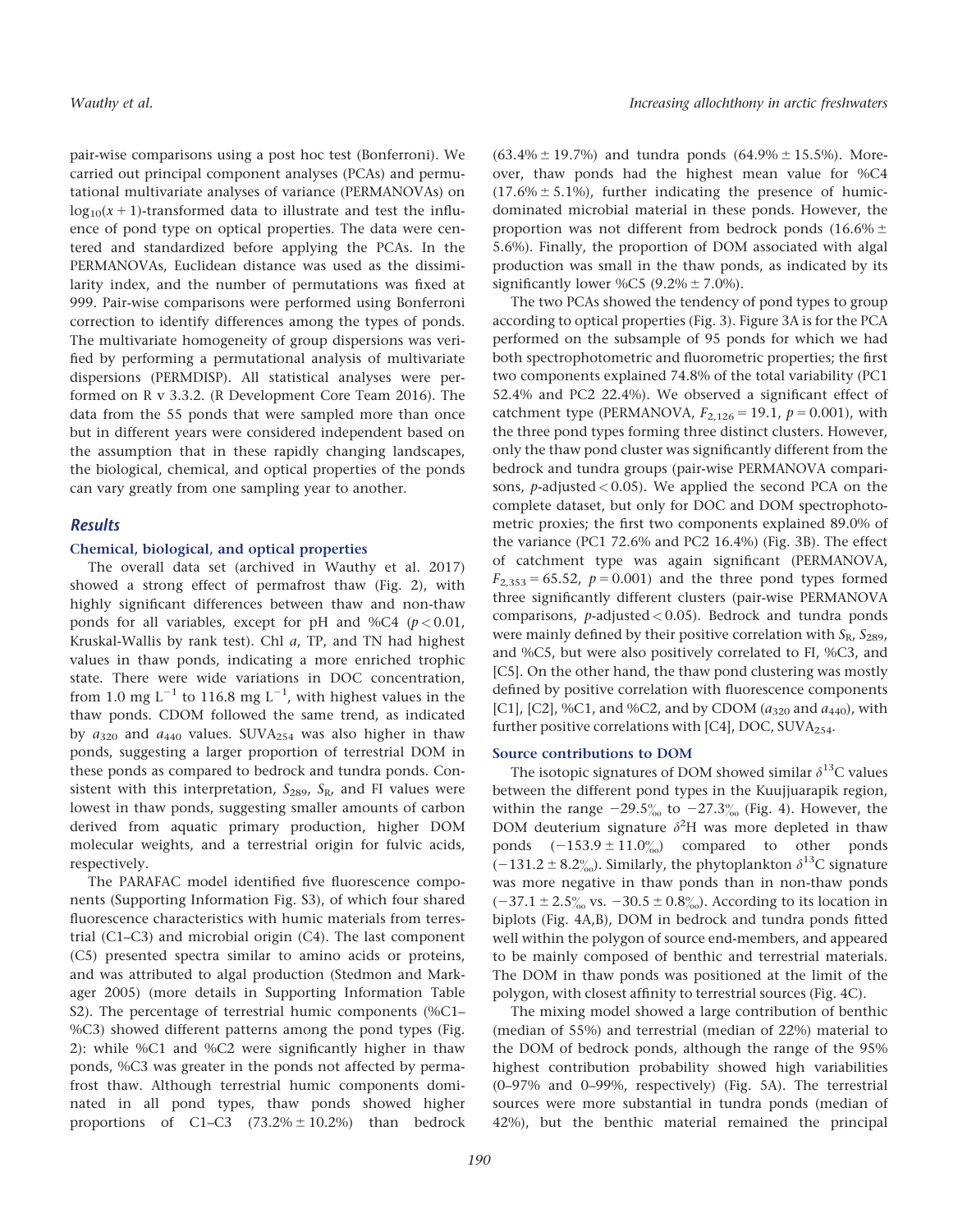

Fig. 2. Scatter plots of the mean (+ SE) values for biological, chemical, and optical variables in the different pond types. Abbreviations are defined in the text. Different letters above error bars indicate significant differences between ponds types ( $p < 0.05$ , Bonferroni post hoc test).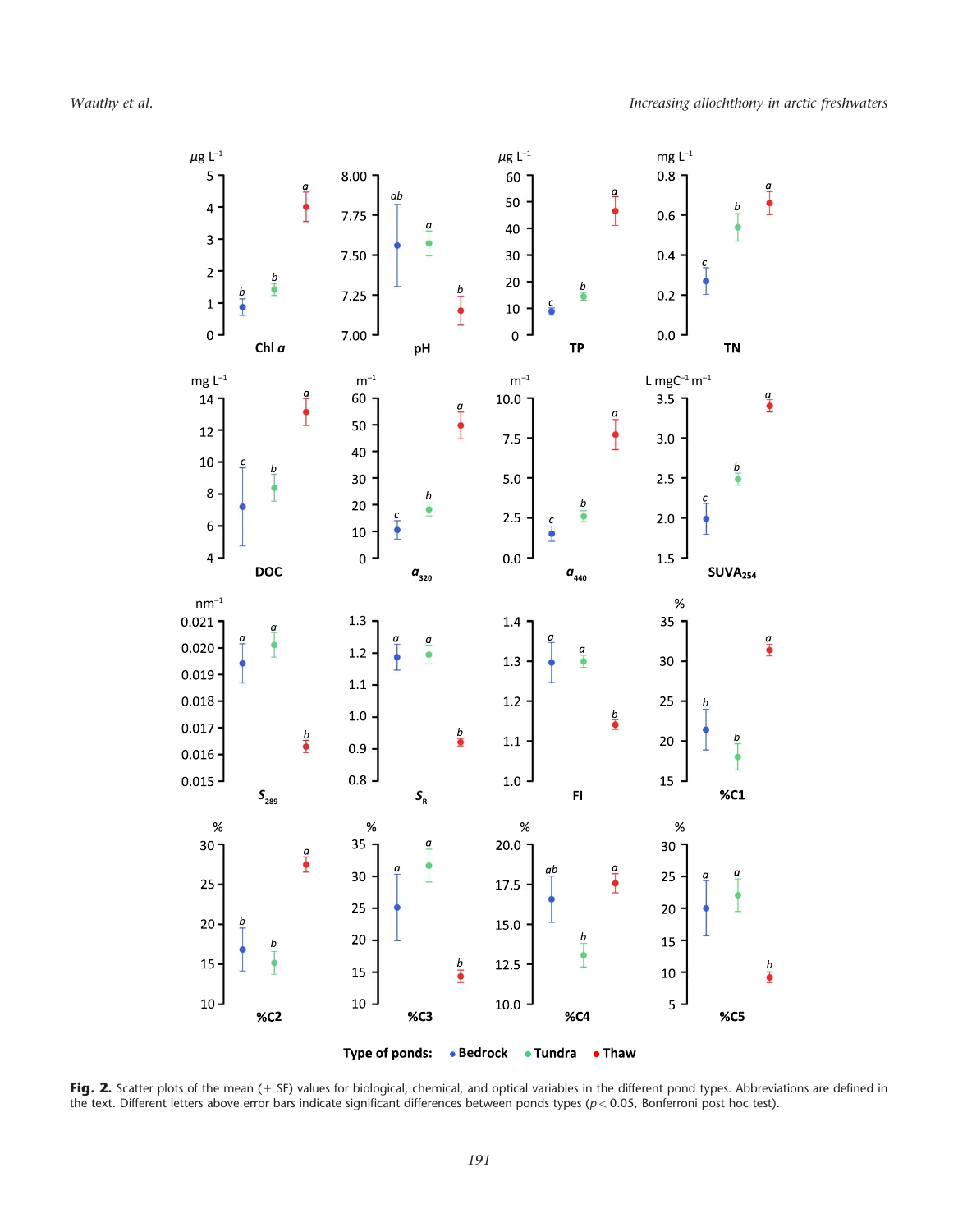

Fig. 3. PCAs of DOM optical variables across bedrock, tundra, and thaw ponds, for spectral and fluorescence indices, and PARAFAC components in 95 ponds (A), and for only spectrophotometric indices, including all 253 ponds (B). Arrows indicate the loadings of the different variables. Ellipses group each pond type (ellipse probability =  $0.68$ ). Abbreviations are defined in the text.

contributor to DOM (median of 47%) (Fig. 5B). However, the range was also high for the two main sources (2–90% for the benthic source, and 2–82% for the terrestrial source). Phytoplankton was a significant but minor source of DOM in both pond types not affected by thawing permafrost, with a median of 11% and 6% in bedrock and tundra ponds, respectively. In the thaw ponds, there was a major shift to a higher proportion of carbon from terrestrial origin for DOM, with terrestrial sources contributing 96% (median, Fig. 5C) and negligible contributions from phytoplankton and macrophytes (medians less than 2%).

# **Discussion**

#### Nutrients and primary producers

The studied 253 ponds spanned a wide gradient of environmental conditions, from transparent oligotrophic waterbodies in areas not affected by thawing permafrost, to humic- and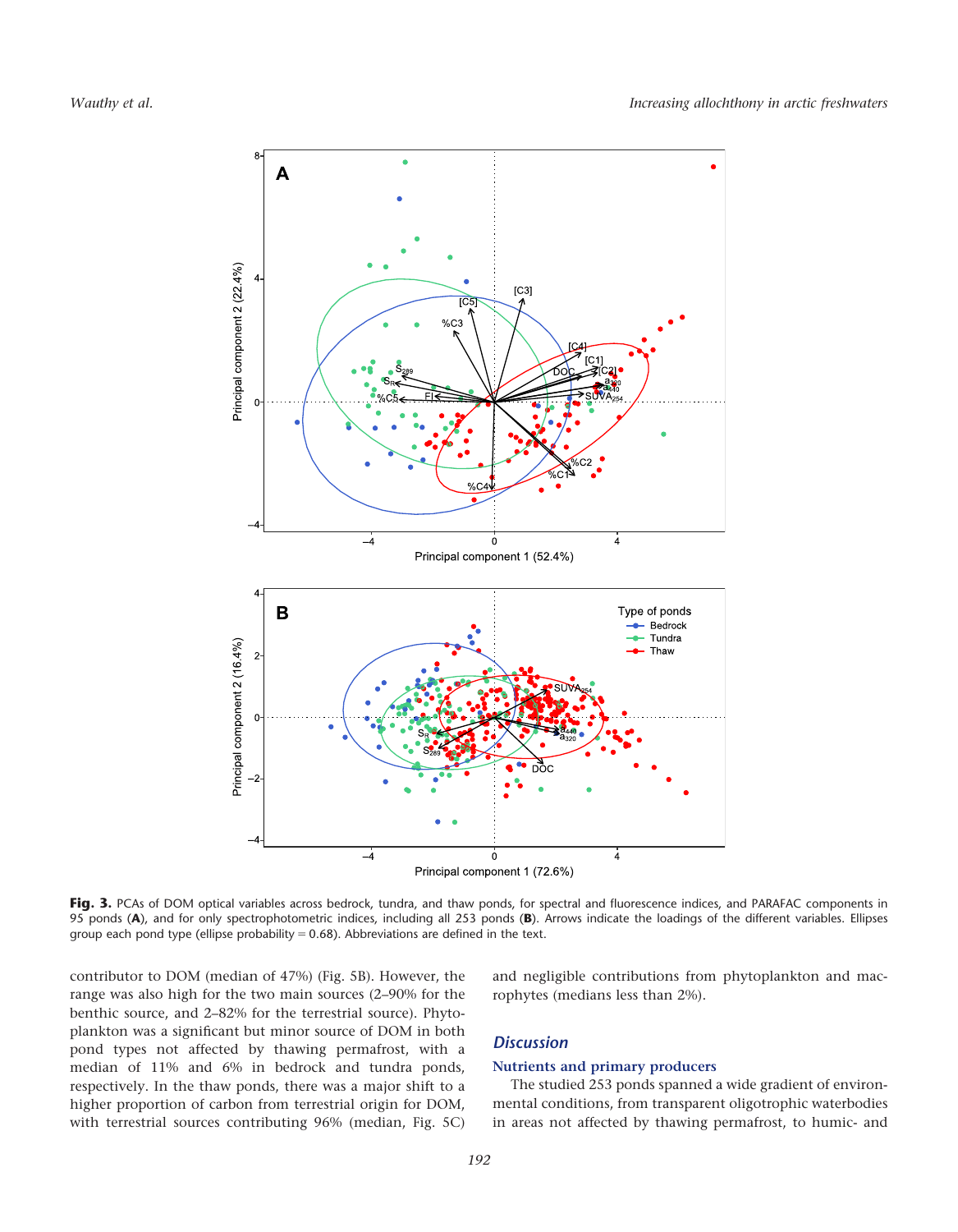

Fig. 4. Distribution of  $\delta^{13}C$  and  $\delta^{2}H$  DOM signatures inside a polygon of the potential sources (+ SD) in Kuujjuarapik ponds (region 7) with (A) bedrock catchment, (B) tundra catchment unaffected by thermokarstic processes, and (C) thawing permafrost catchment. The sources are phytoplankton (Phyt.), terrestrial organic matter (Terr.), benthic organic matter (Bent.), and macrophytes (Macr.).



Fig. 5. Source contributions to DOM in Kuujjuarapik ponds (region 7) with (A) bedrock catchment, (B) tundra catchment unaffected by thermokarstic processes, and (C) thawing permafrost catchment, based on a dual isotope ( $\delta^{13}$ C and  $\delta^{2}$ H) Bayesian mixing model. The sources are phytoplankton (Phyt.), terrestrial organic matter (Terr.), benthic organic matter (Bent.), and macrophytes (Macr.). Whiskers and boxes show the distribution of 95% and 50% highest densities of contribution probabilities, respectively, with the median value indicated by the line within each box.

nutrient-rich ponds exposed to thermal erosion (Fig. 2). Nutrients in bedrock and tundra ponds were typical of oligotrophic freshwater systems, and comparable to values usually found in clear-water high-latitude ponds (Rautio et al. 2011). In thaw ponds, they showed values more characteristic of mesotrophic and eutrophic systems, and likely originated from the eroding catchment (Larsen et al. 2017). Following the low nutrient concentrations in the water column, Chl a values in bedrock and tundra ponds indicated low phytoplankton biomass. Consequently, most primary production in clear-water ponds is produced by the benthic mat and biofilm communities, with phytoplankton often representing less

than 2% of the total photosynthetic biomass in these systems (Bonilla et al. 2005; Rautio et al. 2011). In thaw ponds, more elevated Chl a values suggested a higher planktonic primary production, more probably supported by the higher nutrient concentrations (Vonk et al. 2015). However, the higher CDOM concentrations and suspended solids in thaw ponds efficiently attenuate the solar radiation (Watanabe et al. 2011), limiting benthic and therefore overall primary production (Vadeboncoeur et al. 2008). Increased terrestrial DOM in circumpolar surface waters could therefore lead to a considerable decrease in the light availability for photosynthesis, resulting in a shift toward a heterotrophic production-based food web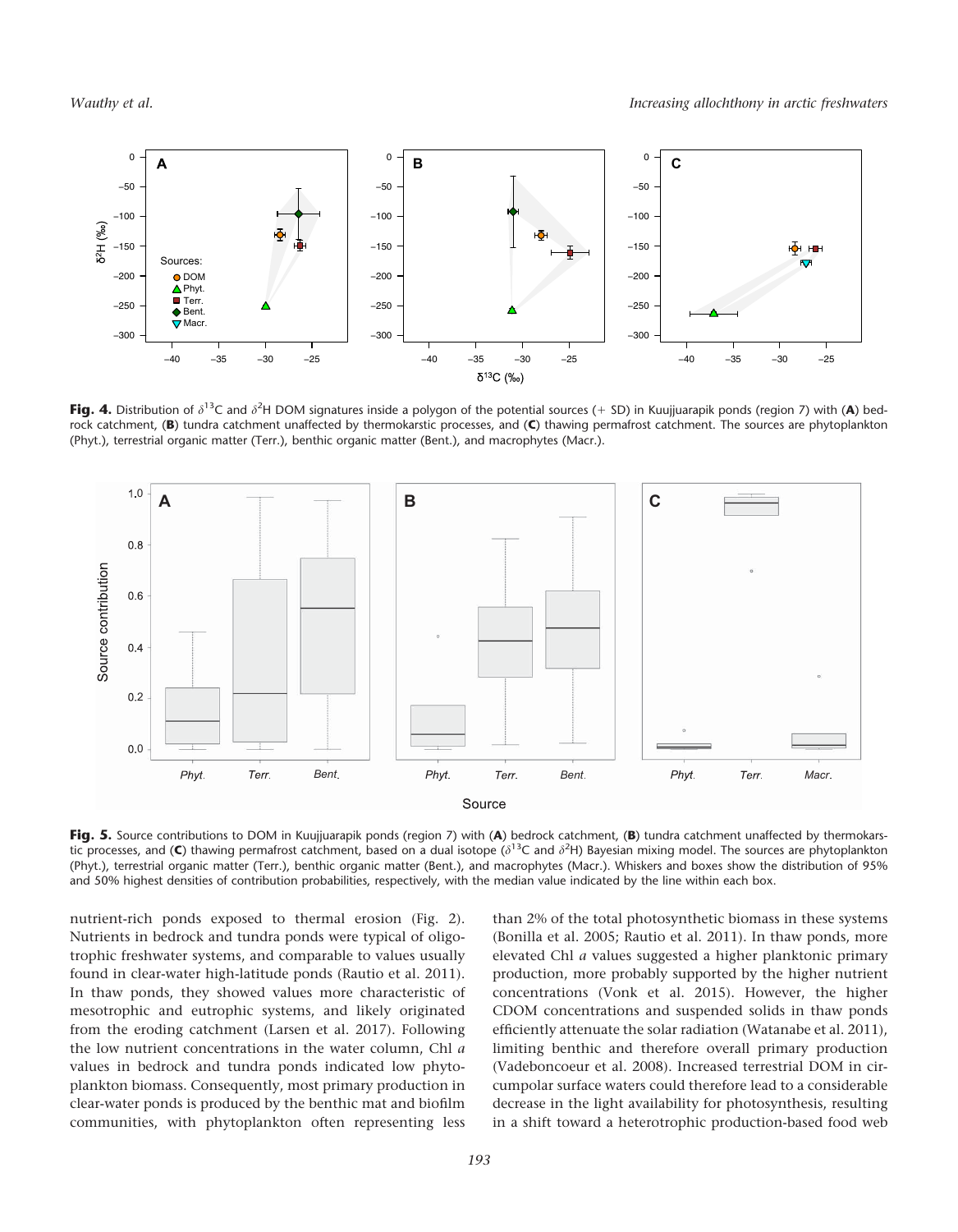as has been documented in experimental conditions (Forsström et al. 2015), and a high production of  $CO<sub>2</sub>$  and  $CH<sub>4</sub>$ (Roiha et al. 2015).

## DOC and CDOM properties

Highest DOC and CDOM values were observed in the thaw ponds, with several CDOM proxies indicating higher terrestrial inputs from the catchment (Fig. 2). Similar accumulation of DOM has also been reported previously at circumpolar sites with high terrestrial inputs (Vonk et al. 2013; Abbott et al. 2014; Roiha et al. 2015). The elevated values of  $a_{320}$  and  $a_{440}$  in thaw ponds indicate high concentrations of CDOM, inducing more light attenuation in the water column. Consistent with earlier studies,  $S_{R}$ ,  $S_{289}$ , and SUVA<sub>254</sub> indicated fresher aromatic compounds of higher molecular weight and a large proportion of terrestrial vs. algal carbon sources in thaw ponds (e.g., Roiha et al. 2015). This high degree of DOM allochthony in thaw ponds was also supported by low values of FI, an indicator of large inputs of fulvic acids from terrestrial sources and a function of carbon storage in the catchment (Rantala et al. 2016).

The association of [C1] and [C2] with SUVA<sub>254</sub> and other CDOM proxies in ponds influenced by thawing permafrost also indicates strong DOM allochthony in these waters (Fig. 3A), with high inputs of DOM from the catchment. C3 also had fluorescence characteristics of humic materials from a terrestrial origin, but showed an opposite association with C1 and C2. This suggests that C3 could be the product of biological transformation of C1 and C2 in the water column (Jørgensen et al. 2011). C4 matched well with humic materials of microbial origin, and therefore can be linked to the degradation of both algal and terrestrial sources. Finally, the amino acid- or protein-like algal component C5 showed higher values in bedrock and tundra ponds, and negative relationships with  $\text{SUVA}_{254}$  and thawing permafrost, indicating a greater algal origin of DOM in non-thaw ponds. This algal signature likely reflects the benthic primary production in these ponds, given its dominant contribution to overall algal biomass in clear-water circumpolar ponds (Rautio et al. 2011).

It is important to note that we focused on thermokarst ponds, with permafrost thaw and degradation along pond banks, as is commonly found across the North. There are other modes of permafrost thaw that can have different consequences for surface-water DOM concentrations and composition. For instance, in certain hydrological conditions, catchment-scale permafrost thaw via active layer thickening or permafrost loss can reduce DOC concentrations or SUVA254 values (Cory et al. 2013; O'Donnell et al. 2014). The highly variable organic carbon content of thawing permafrost soils (Vincent et al. 2017) may also influence the DOM properties in the receiving waterbodies. In this study, we did not measure the organic carbon content in the watershed, but the existing information from the study regions

(Bouchard et al. 2015; Vincent et al. 2017) as well as our observations of the bank morphology and benthic substrates indicate that the studied thaw ponds were predominantly located in organic-rich sites. Therefore, substantial impacts of permafrost thaw on pond DOM were expected.

Thawing of ice-rich permafrost appears to have a strong effect on the ratio of allochthonous to autochthonous DOM in surface waters, resulting from direct inputs of allochthonous DOM from eroding permafrost soils, and from its effect on DOM age (O'Donnell et al. 2014), in situ transformations and respiration (Laurion and Mladenov 2013; Cory et al. 2014). In particular, the level of bacterial and photochemical transformation of terrigenous DOM is likely to vary between the turbid and bacteria-rich thaw ponds as compared to clear and oligotrophic waters of non-thaw ponds, with important consequences on DOM allochthony. Moreover, drivers that are independent of permafrost thaw could potentially explain part of the differences observed between thaw and non-thaw ponds. These drivers include the composition, size and slopes of the catchment (Olefeldt et al. 2014; Vonk et al. 2015), influence of groundwater and precipitation (Olefeldt et al. 2013), water retention time (Catalán et al. 2016) and temperature (Porcal et al. 2015). However, our sampling covered a great variety of environments, mitigating the influence of these other factors as drivers of the observed DOM differences among pond types. Furthermore, although some of these other factors likely differed considerably between bedrock and tundra ponds, the overall water chemistry as well as the DOM concentrations and optical characteristics differed less between these two pond types than for the thaw ponds. Additionally, the DOM sourcing by stable isotope analysis for ponds in the Kuujjuarapik region indicated that these other drivers were less likely relative to allochthony. Overall, our results point to the importance of thawing permafrost for the biogeochemistry of circumpolar surface waters.

#### DOM contribution quantification

In the subarctic region of Kuujjuarapik (region 7), the SIA data and the mixing model supported the optical analyses and confirmed a high terrestrial DOM input in thaw ponds (Fig. 5). However, terrestrial sources were also important in non-thaw ponds, particularly in tundra ponds where soils and benthic material contributed equally to DOM. This proportional influence of terrestrial inputs likely reflects the limitation of autochthonous sources under oligotrophic nutrient conditions, as well as the large perimeter length per unit area of these small waterbodies that would favor interactions with the surrounding tundra soils.

The DOM contribution by phytoplankton was low in bedrock and tundra ponds of the region, as to be expected given the low algal biomass and primary production in the water column compared to the benthos in these ponds (Rautio and Vincent 2006), and supporting studies that have shown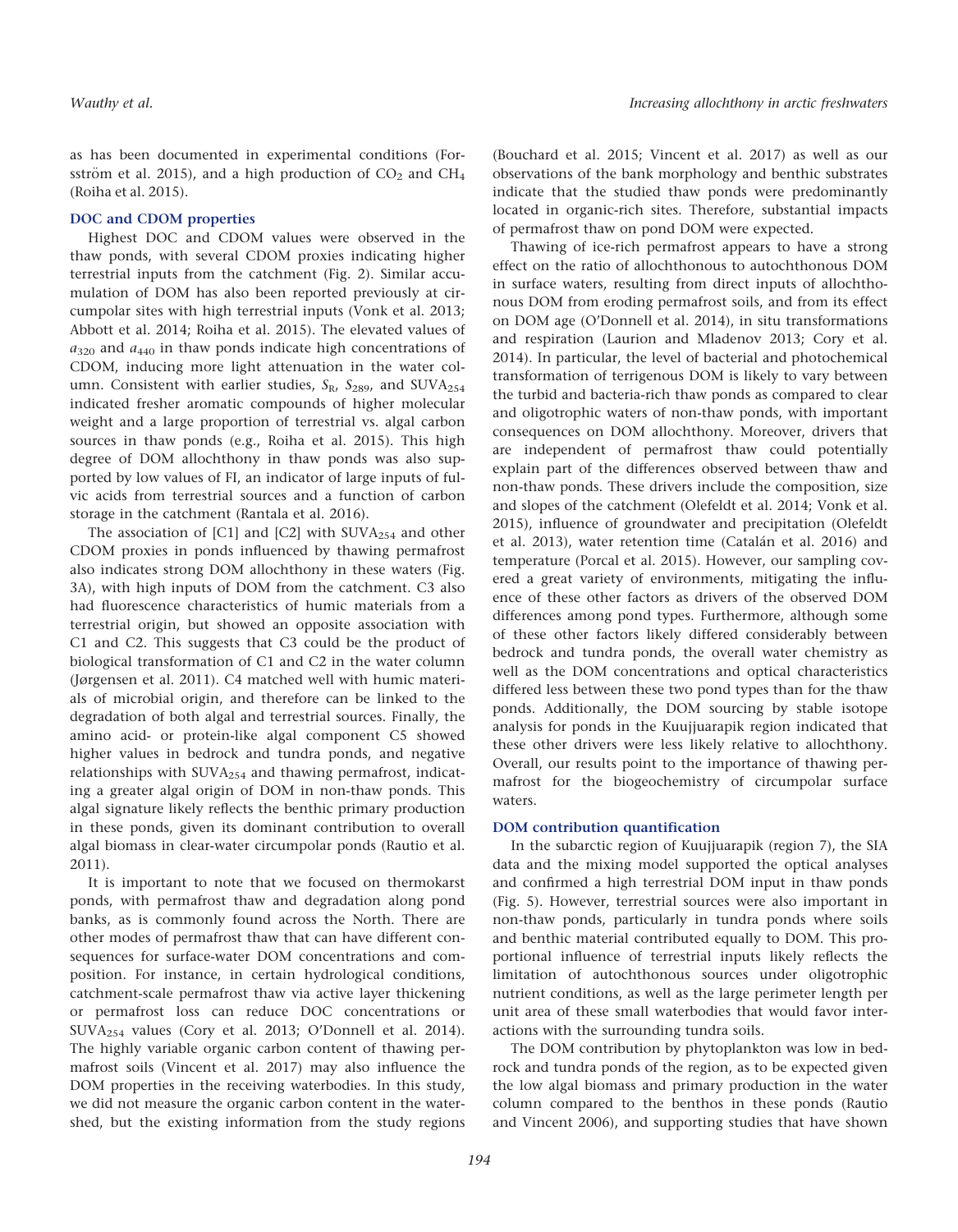Wauthy et al. Increasing allochthony in arctic freshwaters

a low contribution of phytoplankton to the food webs of circumpolar ponds (Cazzanelli et al. 2012; Mariash et al. 2014). In the thaw ponds, phytoplankton biomass was higher, possibly from more enriched nutrient conditions, but nevertheless its contribution to DOM was insignificant and overwhelmed by the terrestrial signal.

The  $\delta^{13}$ C signatures of phytoplankton were more depleted in the thaw ponds vs. non-thaw ponds (Fig. 4), and an explanation of this may lie in their elevated concentrations of methane (Matveev et al. 2016). Due to the fractionation during methanogenesis, methane has more negative  $\delta^{13}C$ values and can be metabolized by methanotrophic bacteria, which then enter the food web (Bastviken et al. 2003). Mixotrophic algae constitute a major fraction of the total phytoplankton community growing in the thaw ponds of the region (Bégin and Vincent 2017) and could rely on the methanotrophic bacteria as an energy source, explaining the more depleted  $\delta^{13}C$  signature of the phytoplankton. Given the extreme shallowness  $(< 1 \text{ m})$  and the absence of stratification in bedrock and tundra ponds, the benthic source was an important contributor to DOM, likely resulting from the resuspension of decomposed benthic materials (Evans 1994) and by diffusion of benthic carbon exudates to the water column (Rautio et al. 2011; Rodríguez et al. 2013).

In the thaw ponds, the DOM isotopic signature was close to the outside of the polygon defined by our three selected sources (Fig. 4C). One explanation could be that we missed a source contributing to DOM. Since the studied thaw ponds are located in a peatland, mosses (Sphagnum spp.) are abundant in the catchment and could be a candidate for this missing source. However, we sampled Sphagnum mosses as a potential endmember, and found that their isotopic signature was similar to macrophytes ( $\delta^{13}$ C of  $-26.6\%$  vs.  $-27.2\%$   $\delta^{2}$ H of  $-180.9\%$  vs.  $-177.8\%$ ); hence, Sphagnum effect was considered to be included in the macrophyte values in the mixing model. A more plausible explanation may be that labile,  $^{13}$ C-enriched terrestrial matter is rapidly metabolized by bacteria once in the ponds, leaving the more depleted and recalcitrant fraction dissolved in the water column, and causing more negative  $\delta^{13}C$ DOM values (Biasi et al. 2005; Bianchi and Canuel 2011).

# **Conclusions**

Consistent with previous syntheses (Vonk et al. 2015; Wrona et al. 2016), our observations underscore the large variations in limnological properties among northern highlatitude waters. Despite this variability, there was a clear effect of permafrost thaw, resulting in more allochthony, higher DOC concentrations, and DOM with a predominantly landderived signature. To our knowledge, this is the first time the DOM has been reported in this extent to waterbodies in the circumpolar North. The increasing terrestrial influence on arctic and subarctic ponds results in decreased water column transparency, which in turn will affect biogeochemical

processes, energy supply to benthic primary producers, and the balance of autochthonous and allochthonous production. These impacts may be viewed together as an example of "browning" that is being observed throughout the world with increasing concern (Graneli 2012; Williamson et al. 2015). Because of the erodible and DOM-rich nature of the permafrost landscape, northern browning is an extreme version of this global phenomenon, and may be compounded in the future by increased rainfall and extreme weather events (Vincent et al. 2017). This extreme browning will likely shift northern freshwaters more toward net heterotrophic conditions, increased DOM flocculation and oxygen depletion, and greater production of greenhouse gases across the circumpolar North.

## References

- Abbott, B. W., J. R. Larouche, J. B. Jones, W. B. Bowden, and A. W. Balser. 2014. Elevated dissolved organic carbon biodegradability from thawing and collapsing permafrost. J. Geophys. Res. Biogeosci. 119: 2049–2063. doi:[10.1002/](http://dx.doi.org/10.1002/2014JG002678) [2014JG002678](http://dx.doi.org/10.1002/2014JG002678)
- Abnizova, A., J. Siemens, M. Langer, and J. Boike. 2012. Small ponds with major impact: The relevance of ponds and lakes in permafrost landscapes to carbon dioxide emissions. Global Biogeochem. Cycles 26: GB2041. doi[:10.1029/2011GB004237](http://dx.doi.org/10.1029/2011GB004237)
- Bastviken, D., J. Ejlertsson, I. Sundh, and L. Tranvik. 2003. Methane as a source of carbon and energy for lake pelagic food webs. Ecology 84: 969–981. doi[:10.1890/0012-](http://dx.doi.org/10.1890/0012-9658(2003)084[0969:MAASOC]2.0.CO;2]) [9658\(2003\)084\[0969:MAASOC\]2.0.CO;2\]](http://dx.doi.org/10.1890/0012-9658(2003)084[0969:MAASOC]2.0.CO;2])
- Bégin, P. N., and W. F. Vincent. 2017. Permafrost thaw lakes and ponds as habitats for abundant rotifer populations. Arct. Sci. 3: 354–377. doi:[10.1139/as-2016-0017](http://dx.doi.org/10.1139/as-2016-0017)
- Bianchi, T. S., and E. A. Canuel. 2011. Stable isotopes and radiocarbon, p. 30–48. In T. S. Bianchi and E. A. Canuel [eds.], Chemical biomarkers in aquatic ecosystems. Princeton Univ. Press.
- Biasi, C., O. Rusalimova, H. Meyer, C. Kaiser, W. Wanek, P. Barsukov, H. Junger, and A. Richter. 2005. Temperaturedependent shift from labile to recalcitrant carbon sources of arctic heterotrophs. Rapid Commun. Mass Spectrom. 19: 1401–1408. doi[:10.1002/rcm.1911](http://dx.doi.org/10.1002/rcm.1911)
- Blough, N. V., and R. Del Vecchio. 2002. Chromophoric DOM in the coastal environment, p. 509–546. In D. A. Hansell and C. A. Carlson [eds.], Biogeochemistry of marine dissolved organic matter. Academic Press.
- Bonilla, S., V. Villeneuve, and W. F. Vincent. 2005. Benthic and planktonic algal communities in a high Arctic Lake: Pigment structure and contrasting responses to nutrient enrichment. J. Phycol. 41: 1120–1130. doi:[10.1111/j.1529-](http://dx.doi.org/10.1111/j.1529-8817.2005.00154.x) [8817.2005.00154.x](http://dx.doi.org/10.1111/j.1529-8817.2005.00154.x)
- Bouchard, F., I. Laurion, V. Préskienis, D. Fortier, X. Xu, and M. J. Whiticar. 2015. Modern to millennium-old greenhouse gases emitted from ponds and lakes of the Eastern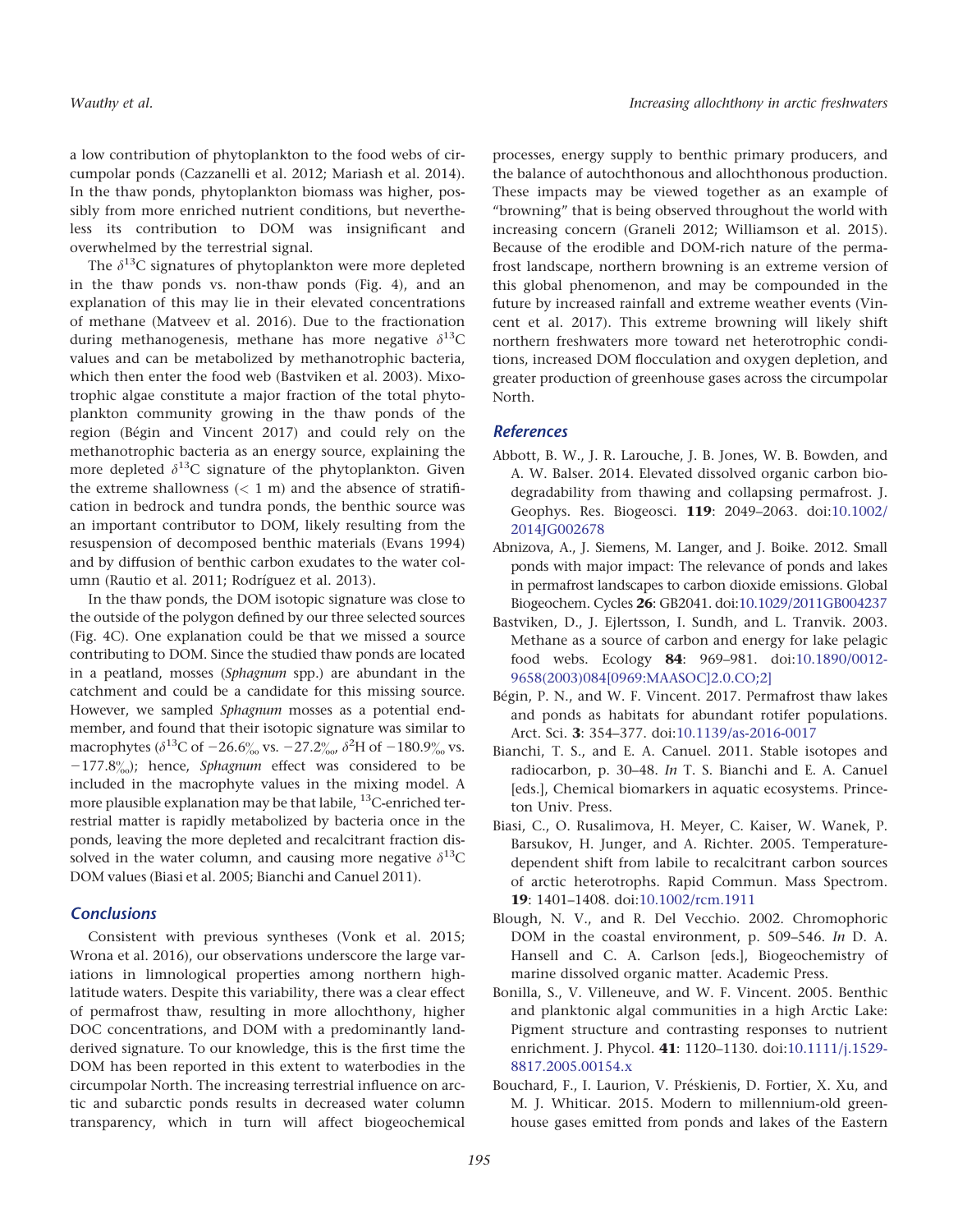Canadian Arctic (Bylot Island, Nunavut). Biogeosciences 12: 7279–7298. doi[:10.5194/bg-12-7279-2015](http://dx.doi.org/10.5194/bg-12-7279-2015)

- Breton, J., C. Vallières, and I. Laurion. 2009. Limnological properties of permafrost thaw ponds in northeastern Canada. Can. J. Fish. Aquat. Sci. 66: 1635–1648. doi:[10.1139/f09-108](http://dx.doi.org/10.1139/f09-108)
- Brown, J., O. J. Ferrians, J. A. Heginbottom, and E. S. Melnikov. 1998. Circum-arctic map of permafrost and ground ice conditions. National Snow and Ice Data Center.
- Catalán, N., R. Marcé, D. N. Kothawala, and L. J. Tranvik. 2016. Organic carbon decomposition rates controlled by water retention time across inland waters. Nat. Geosci. 9: 501–504. doi[:10.1038/ngeo2720](http://dx.doi.org/10.1038/ngeo2720)
- Cazzanelli, M., L. Forsström, M. Rautio, A. Michelsen, and K. S. Christoffersen. 2012. Benthic resources are the key to Daphnia middendorffiana survival in a high arctic pond. Freshw. Biol. 57: 541–551. doi:[10.1111/j.1365-2427.2011.02722.x](http://dx.doi.org/10.1111/j.1365-2427.2011.02722.x)
- Cory, R. M., B. C. Crump, J. A. Dobkowski, and G. W. Kling. 2013. Surface exposure to sunlight stimulates  $CO<sub>2</sub>$  release from permafrost soil carbon in the Arctic. Proc. Natl. Acad. Sci. USA 110: 3429–3434. doi:[10.1073/pnas.1214104110](http://dx.doi.org/10.1073/pnas.1214104110)
- Cory, R. M., C. P. Ward, B. C. Crump, and G. W. Kling. 2014. Sunlight controls water column processing of carbon in Arctic fresh waters. Science 345: 925–928. doi: [10.1126/science.1253119](http://dx.doi.org/10.1126/science.1253119)
- Doucett, R. R., J. C. Marks, D. W. Blinn, M. Caron, and B. A. Hungate. 2007. Measuring terrestrial subsidies to aquatic food webs using stable isotopes of hydrogen. Ecology 88: 1587–1592. doi:[10.1890/06-1184](http://dx.doi.org/10.1890/06-1184)
- Evans, R. D. 1994. Empirical evidence of the importance of sediment resuspension in lakes. Hydrobiologia 284: 5–12. doi[:10.1007/BF00005727](http://dx.doi.org/10.1007/BF00005727)
- Forsström, L., M. Rautio, M. Cusson, S. Sorvari, R. L. Albert, M. Kumagai, and A. Korhola. 2015. Dissolved organic matter concentration, optical parameters and attenuation of solar radiation in high-latitude lakes across three vegetation zones. Écoscience 22: 17-31. doi[:10.1080/11956860.2015.1047137](http://dx.doi.org/10.1080/11956860.2015.1047137)
- Graneli, W. 2012. Brownification of lakes, p. 117–119. In L. Bengtsson, R. W. Herschy, and R. W. Fairbridge [eds.], Encyclopedia of lakes and reservoirs. Springer.
- Grosbois, G., P. A. del Giorgio, and M. Rautio. 2017a. Zooplankton allochthony is spatially heterogeneous in a boreal lake. Freshw. Biol. 62: 474–490. doi:[10.1111/fwb.12879](http://dx.doi.org/10.1111/fwb.12879)
- Grosbois, G., H. Mariash, T. Schneider, and M. Rautio. 2017b. Under-ice availability of phytoplankton lipids is key to freshwater zooplankton winter survival. Sci. Rep. 7: 11543. doi:[10.1038/s41598-017-10956-0](http://dx.doi.org/10.1038/s41598-017-10956-0)
- Grosse, G., B. Jones, and C. Arp. 2013. Thermokarst lakes, drainage, and drained basins, p. 325–353. In J. F. Shroder, R. Giardino, and J. Harbor [eds.], Treatise on geomorphology. Academic Press.
- Helms, J. R., A. Stubbins, J. D. Ritchie, E. C. Minor, D. J. Kieber, and K. Mopper. 2008. Absorption spectral slopes and slope ratios as indicators of molecular weight, source, and photobleaching of chromophoric dissolved organic

matter. Limnol. Oceanogr. 53: 955–969. doi:[10.4319/](http://dx.doi.org/10.4319/lo.2008.53.3.0955) [lo.2008.53.3.0955](http://dx.doi.org/10.4319/lo.2008.53.3.0955)

- Jørgensen, L., C. A. Stedmon, T. Kragh, S. Markager, M. Middelboe, and M. Søndergaard. 2011. Global trends in the fluorescence characteristics and distribution of marine dissolved organic matter. Mar. Chem. 126: 139–148. doi: [10.1016/j.marchem.2011.05.002](http://dx.doi.org/10.1016/j.marchem.2011.05.002)
- Larsen, A. S., J. A. O'Donnell, J. H. Schmidt, H. J. Kristenson, and D. K. Swanson. 2017. Physical and chemical characteristics of lakes across heterogeneous landscapes in arctic and subarctic Alaska. J. Geophys. Res. Biogeosci. 122: 989–1008. doi[:10.1002/2016JG003729](http://dx.doi.org/10.1002/2016JG003729)
- Laurion, I., W. F. Vincent, S. MacIntyre, L. Retamal, C. Dupont, P. Francus, and R. Pienitz. 2010. Variability in greenhouse gas emissions from permafrost thaw ponds. Limnol. Oceanogr. 55: 115–133. doi[:10.4319/lo.2010.55.1.0115](http://dx.doi.org/10.4319/lo.2010.55.1.0115)
- Laurion, I., and N. Mladenov. 2013. Dissolved organic matter photolysis in Canadian arctic thaw ponds. Environ. Res. Lett. 8: 035026. doi[:10.1088/1748-9326/8/3/035026](http://dx.doi.org/10.1088/1748-9326/8/3/035026)
- Lepage, G., and C. C. Roy. 1984. Improved recovery of fatty acid through direct transesterification without prior extraction or purification. J. Lipid Res. 25: 1391–1396.
- Loiselle, S. A., L. Bracchini, A. Cózar, A. M. Dattilo, A. Tognazzi, and C. Rossi. 2009. Variability in photobleaching yields and their related impacts on optical conditions in subtropical lakes. J. Photochem. Photobiol. B Biol. 95: 129–137. doi[:10.1016/j.jphotobiol.2009.02.002](http://dx.doi.org/10.1016/j.jphotobiol.2009.02.002)
- Mariash, H. L., S. P. Devlin, L. Forsström, R. I. Jones, and M. Rautio. 2014. Benthic mats offer a potential subsidy to pelagic consumers in tundra pond food webs. Limnol. Oceanogr. 59: 733–744. doi[:10.4319/lo.2014.59.3.0733](http://dx.doi.org/10.4319/lo.2014.59.3.0733)
- Matveev, A., I. Laurion, B. N. Deshpande, N. Bhiry, and W. F. Vincent. 2016. High methane emissions from thermokarst lakes in subarctic peatlands. Limnol. Oceanogr. 61: S150–S164. doi[:10.1002/lno.10311](http://dx.doi.org/10.1002/lno.10311)
- McKnight, D. M., E. W. Boyer, P. K. Westerhoff, P. T. Doran, T. Kulbe, and D. T. Andersen. 2001. Spectrofluorometric characterization of dissolved organic matter for indication of precursor organic material and aromaticity. Limnol. Oceanogr. 46: 38–48. doi[:10.4319/](http://dx.doi.org/10.4319/lo.2001.46.1.0038) [lo.2001.46.1.0038](http://dx.doi.org/10.4319/lo.2001.46.1.0038)
- Murphy, K. R., K. D. Butler, R. G. M. Spencer, C. A. Stedmon, J. R. Boehme, and G. R. Aiken. 2010. Measurement of dissolved organic matter fluorescence in aquatic environments: An interlaboratory comparison. Environ. Sci. Technol. 44: 9405–9412. doi[:10.1021/es102362t](http://dx.doi.org/10.1021/es102362t)
- Murphy, K. R., C. A. Stedmon, D. Graeber, and R. Bro. 2013. Fluorescence spectroscopy and multi-way techniques. PARAFAC. Anal. Methods 5: 6557–6566. doi[:10.1039/](http://dx.doi.org/10.1039/c3ay41160e) [c3ay41160e](http://dx.doi.org/10.1039/c3ay41160e)
- Murphy, K. R., C. A. Stedmon, P. Wenig, and R. Bro. 2014. OpenFluor- an online spectral library of auto-fluorescence by organic compounds in the environment. Anal. Methods 6: 658–661. doi:[10.1039/c3ay41935e](http://dx.doi.org/10.1039/c3ay41935e)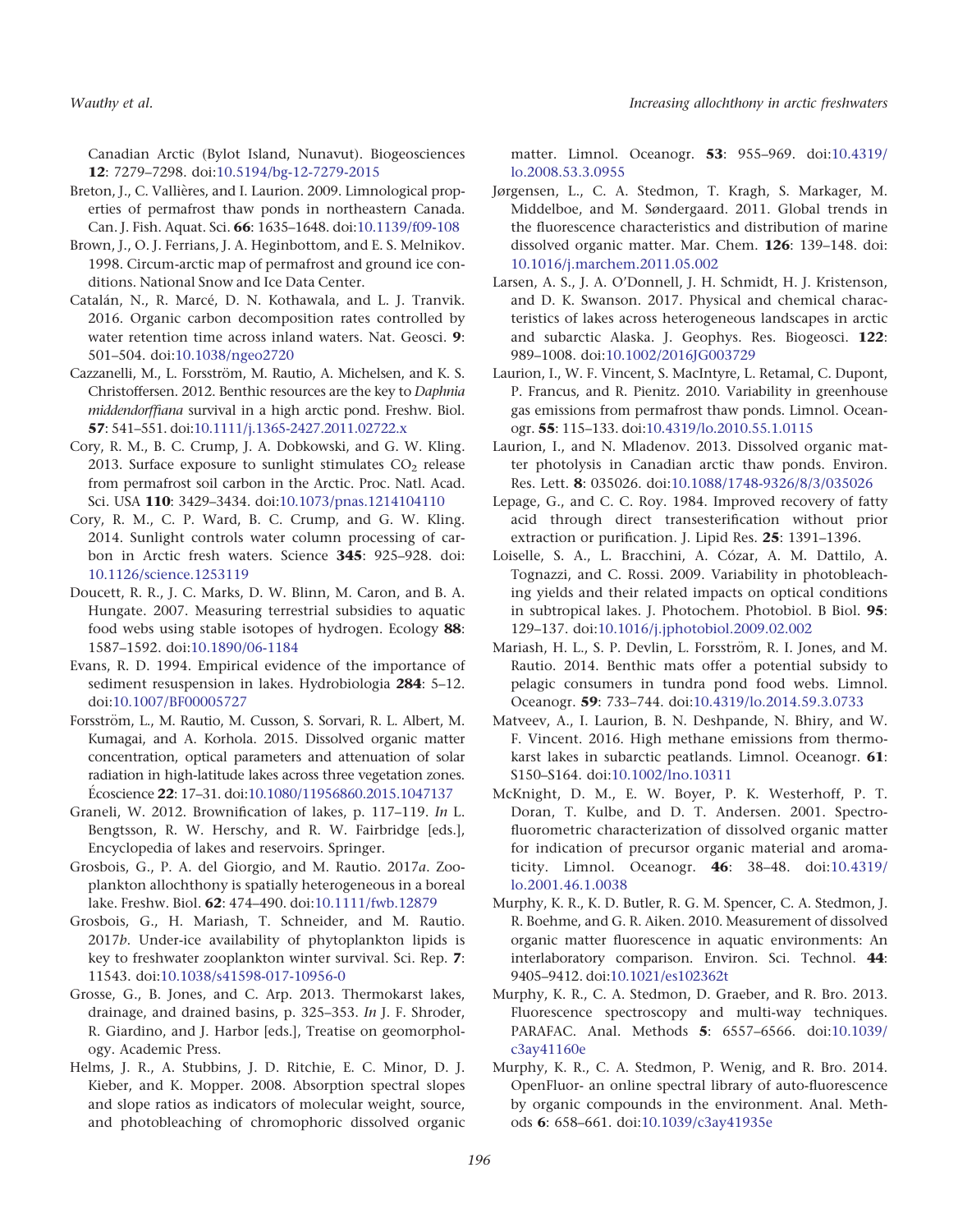- Muster, S., and others. 2017. PeRL: A circum-Arctic Permafrost Region Pond and Lake database. Earth Syst. Sci. Data 9: 317–348. doi[:10.5194/essd-9-317-2017](http://dx.doi.org/10.5194/essd-9-317-2017)
- Napolitano, G. E. 1999. Fatty acids as trophic and chemical markers in freshwater ecosystems, p. 21–44. In M. T. Arts and B. C. Wainman [eds.], Lipids in freshwater ecosystems. Springer.
- Negandhi, K., I. Laurion, M. J. Whiticar, P. E. Galand, X. Xu, C. Lovejoy, and V. Shah. 2013. Small thaw ponds: An unaccounted source of methane in the Canadian High Arctic. PLoS One 8: e78204. doi[:10.1371/journal.pone.](http://dx.doi.org/10.1371/journal.pone.0078204) [0078204](http://dx.doi.org/10.1371/journal.pone.0078204)
- Nusch, E. A. 1980. Comparison of different methods for chlorophyll and phaeopigments determination. Arch. Hydrobiol. 14: 14–35.
- O'Donnell, J. A., G. R. Aiken, M. A. Walvoord, P. A. Raymond, K. D. Butler, M. M. Dornblaser, and K. Heckman. 2014. Using dissolved organic matter age and composition to detect permafrost thaw in boreal watersheds of interior Alaska. J. Geophys. Res. Biogeosci. 119: 2155–2170. doi:[10.1002/2014JG002695](http://dx.doi.org/10.1002/2014JG002695)
- Olefeldt, D., N. Roulet, R. Giesler, and A. Persson. 2013. Total waterborne carbon export and DOC composition from ten nested subarctic peatland catchments—importance of peatland cover, groundwater influence, and inter-annual variability of precipitation patterns. Hydrol. Process. 27: 2280–2294. doi[:10.1002/hyp.9358](http://dx.doi.org/10.1002/hyp.9358)
- Olefeldt, D., A. Persson, and M. R. Turetsky. 2014. Influence of the permafrost boundary on dissolved organic matter characteristics in rivers within the Boreal and Taiga plains of western Canada. Environ. Res. Lett. 9: 035005. doi: [10.1088/1748-9326/9/3/035005](http://dx.doi.org/10.1088/1748-9326/9/3/035005)
- Porcal, P., P. J. Dillon, L. A. Molot, and A. Almeida. 2015. Temperature dependence of photodegradation of dissolved organic matter to dissolved inorganic carbon and particulate organic carbon. PLoS One 10: e0128884. doi: [10.1371/journal.pone.0128884](http://dx.doi.org/10.1371/journal.pone.0128884)
- Poulin, B. A., J. N. Ryan, and G. R. Aiken. 2014. Effects of iron on optical properties of dissolved organic matter. Environ. Sci. Technol. 48: 10098–10106. doi:[10.1021/](http://dx.doi.org/10.1021/es502670r) [es502670r](http://dx.doi.org/10.1021/es502670r)
- R Development Core Team. 2016. R: A language and environment for statistical computing. R Foundation for Statistical Computing.
- Ramnarine, R., R. P. Voroney, C. Wagner-Riddle, and K. E. Dunfield. 2011. Carbonate removal by acid fumigation for measuring the  $\delta^{13}C$  of soil organic carbon. Can. J. Soil Sci. 91: 247-250. doi[:10.4141/CJSS10066](http://dx.doi.org/10.4141/CJSS10066)
- Rantala, M. V., L. Nevalainen, M. Rautio, A. Galkin, and T. P. Luoto. 2016. Sources and controls of organic carbon in lakes across the subarctic treeline. Biogeochemistry 129: 235–253. doi[:10.1007/s10533-016-0229-1](http://dx.doi.org/10.1007/s10533-016-0229-1)
- Rautio, M., and W. F. Vincent. 2006. Benthic and pelagic food resources for zooplankton in shallow high-latitude

lakes and ponds. Freshw. Biol. 51: 1038-1052. doi: [10.1111/j.1365-2427.2006.01550.x](http://dx.doi.org/10.1111/j.1365-2427.2006.01550.x)

- Rautio, M., F. Dufresne, I. Laurion, S. Bonilla, W. F. Vincent, and K. S. Christoffersen. 2011. Shallow freshwater ecosystems of the circumpolar Arctic. Écoscience 18: 204–222. doi[:10.2980/18-3-3463](http://dx.doi.org/10.2980/18-3-3463)
- Rodríguez, P., J. Ask, C. L. Hein, M. Jansson, and J. Karlsson. 2013. Benthic organic carbon release stimulates bacterioplankton production in a clear-water subarctic lake. Freshw. Sci. 32: 176–182. doi[:10.1899/12-005.1](http://dx.doi.org/10.1899/12-005.1)
- Roiha, T., I. Laurion, and M. Rautio. 2015. Carbon dynamics in highly heterotrophic subarctic thaw ponds. Biogeosciences 12: 7223–7237. doi[:10.5194/bg-12-7223-2015](http://dx.doi.org/10.5194/bg-12-7223-2015)
- Schuur, E. A. G., and others. 2015. Climate change and the permafrost carbon feedback. Nature 520: 171–179. doi: [10.1038/nature14338](http://dx.doi.org/10.1038/nature14338)
- Scilab Enterprises. 2015. Scilab: Free and open source software for numerical computation (OS, version 5.5.2.). Scilab Enterprises.
- Sepulveda-Jauregui, A., K. M. Walter Anthony, K. Martinez-Cruz, S. Greene, and F. Thalasso. 2015. Methane and carbon dioxide emissions from 40 lakes along a north–south latitudinal transect in Alaska. Biogeosciences 12: 3197– 3223. doi[:10.5194/bg-12-3197-2015](http://dx.doi.org/10.5194/bg-12-3197-2015)
- Solomon, C. T., and others. 2015. Ecosystem consequences of changing inputs of terrestrial dissolved organic matter to lakes: Current knowledge and future challenges. Ecosystems 18: 376–389. doi[:10.1007/s10021-015-9848-y](http://dx.doi.org/10.1007/s10021-015-9848-y)
- Stedmon, C. A., and S. Markager. 2005. Resolving the variability in dissolved organic matter fluorescence in a temperate estuary and its catchment using PARAFAC analysis. Limnol. Oceanogr. 50: 686–697. doi:[10.4319/lo.2005.](http://dx.doi.org/10.4319/lo.2005.50.2.0686) [50.2.0686](http://dx.doi.org/10.4319/lo.2005.50.2.0686)
- Taipale, S. J., E. Peltomaa, M. Hiltunen, R. I. Jones, M. W. Hahn, C. Biasi, and M. T. Brett. 2015. Inferring phytoplankton, terrestrial plant and bacteria bulk  $\delta^{13}$ C values from compound specific analyses of lipids and fatty acids. PLoS One 10: e0133974. doi[:10.1371/journal.pone.0133974](http://dx.doi.org/10.1371/journal.pone.0133974)
- Vadeboncoeur, Y., G. Peterson, M. J. Vander Zanden, and J. Kalff. 2008. Benthic algal production across lake size gradients: Interactions among morphometry, nutrients, and light. Ecology 89: 2542–2552. doi:[10.1890/07-1058.1](http://dx.doi.org/10.1890/07-1058.1)
- Vincent, W. F., M. Lemay, and M. Allard. 2017. Arctic permafrost landscapes in transition: Towards an integrated Earth system approach. Arct. Sci. 3: 39–64. doi[:10.1139/as-2016-0027](http://dx.doi.org/10.1139/as-2016-0027)
- Vonk, J. E., and others. 2013. High biolability of ancient permafrost carbon upon thaw. Geophys. Res. Lett. 40: 2689– 2693. doi[:10.1002/grl.50348](http://dx.doi.org/10.1002/grl.50348)
- Vonk, J. E., and others. 2015. Reviews and syntheses: Effects of permafrost thaw on Arctic aquatic ecosystems. Biogeosciences 12: 7129–7167. doi[:10.5194/bg-12-7129-2015](http://dx.doi.org/10.5194/bg-12-7129-2015)
- Watanabe, S., I. Laurion, K. Chokmani, R. Pienitz, and W. F. Vincent. 2011. Optical diversity of thaw ponds in discontinuous permafrost: A model system for water color